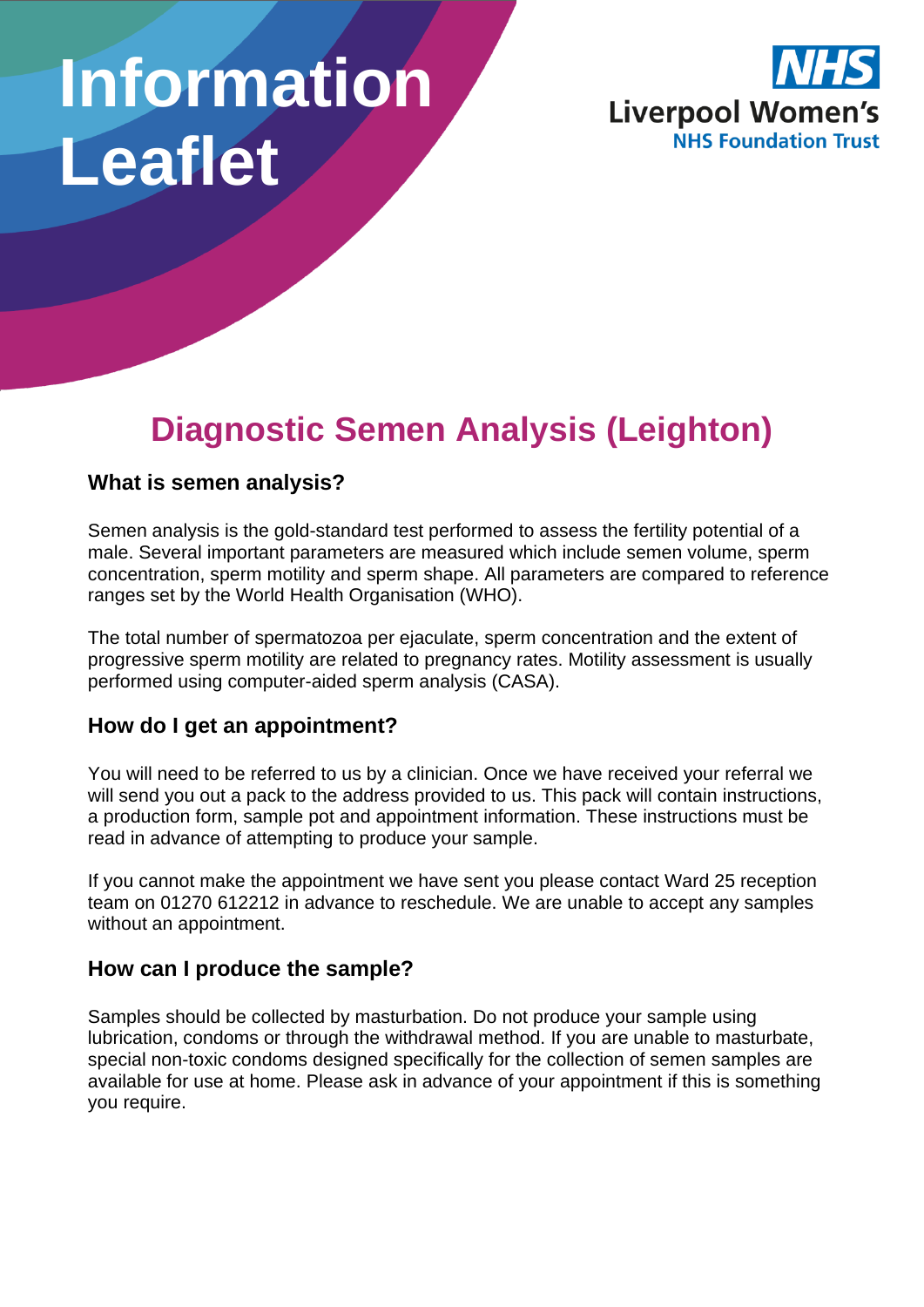## **How do I collect the sample?**

- In order to obtain an optimum sample you are required to abstain from any sexual activity (masturbation or intercourse) for a minimum of 2-3 days, but no more than 7 days, before your appointment date.
- Produce your sample by masturbation into the non-toxic sterile pot provided in your pack. Your pot must be labelled with your name, DOB and hospital identification number.
- Please do not attempt to produce your sample into any other type of specimen pot.
- Please ensure you attempt to collect all of the semen produced.
- Once the sample has been collected please ensure the lid is screwed on tightly and place the pot inside the sealable bag provided.
- Ensure you bring the fully completed request form with you to the hospital. We cannot accept your sample until this has been completed correctly.

#### **Where can I produce the sample?**

You may produce your sample at home if you can deliver it to the laboratory at your allotted appointment time and **within one hour of collection**. Whilst travelling from home it is important you keep the sample close to the body as sperm are sensitive to extremes of temperature. If preferable, your partner may deliver your sample and completed production form.

If you cannot deliver your sample to the laboratory within one hour of ejaculation please contact the Ward 25 reception team on 01270 612212 in advance.

#### **Where do I need to go?**

The Andrology laboratory is located within Ward 25 at Mid Cheshire Hospitals NHS Foundation Trust, Leighton hospital (CW1 4QJ). From the Maternity and Women's services entrance, proceed down the corridor and take the stairs/lift on the left hand side to the 2nd floor. Please report to reception upon arrival.

#### **How do I get my results?**

Your results will be sent back to your referring clinician approximately 14 days after your semen analysis. Unfortunately, these results cannot be given to you by our laboratory staff.

#### **Repeat tests**

If you cannot produce your sample or have an incomplete collection you will be asked to repeat the test after a further 2-3 days abstinence. If one or more of your sperm parameters are reported below the WHO reference range your clinician may request you repeat the test. This is to ensure your results are representative of a typical ejaculate.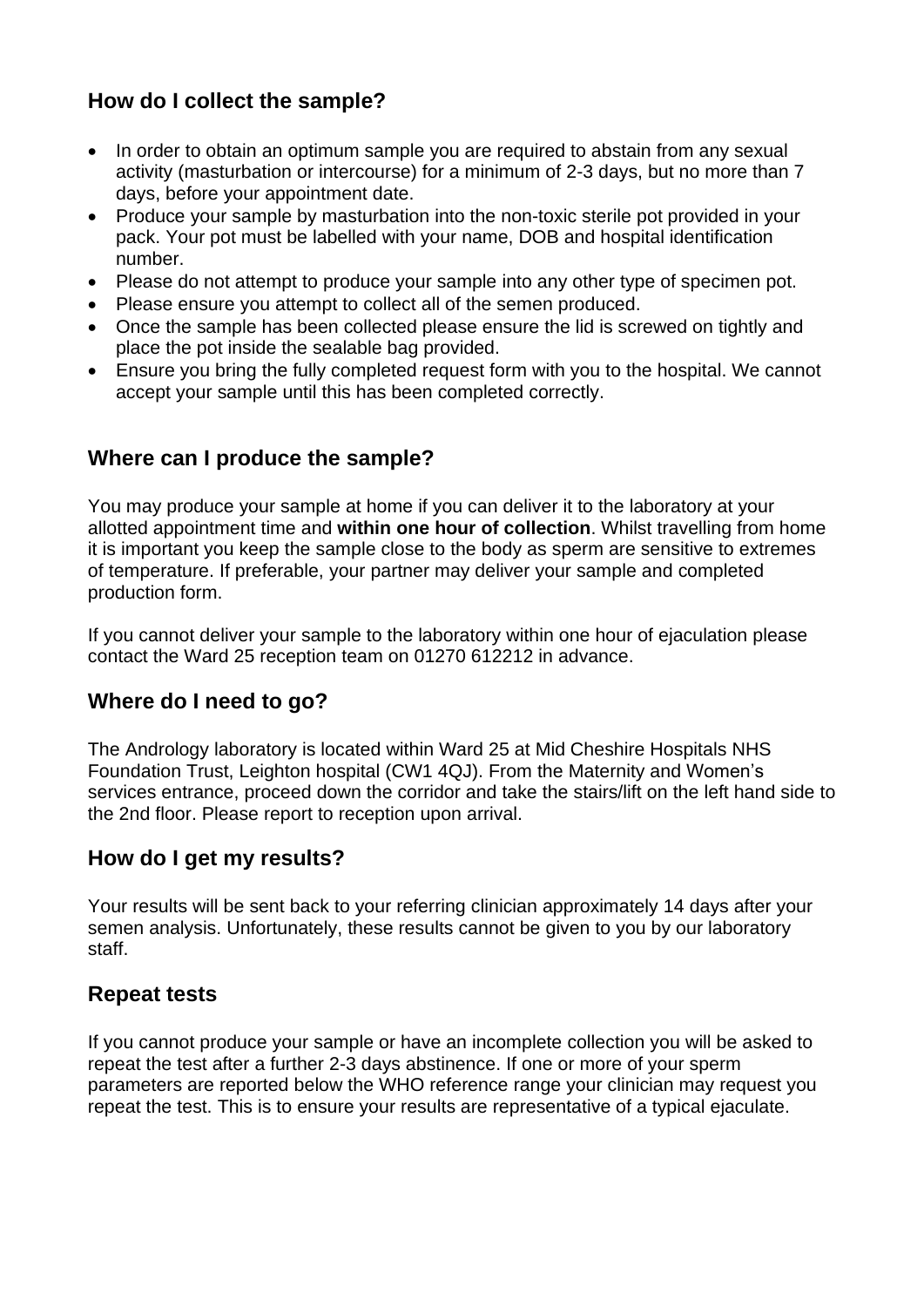## **What if I have a poor result?**

Discovering you have abnormal sperm may come as a shock and leave you feeling anxious. We have counsellors and patient support groups available at our Liverpool and Knutsford centres if you would like to discuss your feelings relating to this diagnosis [\(https://www.thehewittfertilitycentre.org.uk/support-and-advice/\)](https://www.thehewittfertilitycentre.org.uk/support-and-advice/)

You should always bear in mind that advances in fertility treatment mean that you may still be able to conceive. You can discuss your options and next steps with your clinician.

#### **Research and waste**

The portion of your sample that is left over after diagnostic semen analysis is disposed of by incineration. It will not be stored for treatment purposes. In some cases, it may be used by us for training or research.

#### **Queries**

Please feel free to contact the Hewitt Andrology service on 0151 702 4214 if you require any further information about this test. **PLEASE CONTACT THE WARD 25 RECEPTION TEAM DIRECTLY IF YOU WISH TO CHANGE YOUR DATE/TIME OF APPOINTMENT.**

#### **Quality**

The Lewis-Jones Andrology department at the Hewitt Fertility Centre has provided a dedicated Andrology service for over 10 years. We were the first Andrology laboratory to be accredited for quality and competence by the UK Accreditation Scheme (UKAS). Our laboratory is also enrolled in the UK National External Quality Assurance Scheme (UK NEQAS) which helps to ensure clinical laboratory test results are accurate, reliable and comparable wherever they are produced.

#### **Feedback**

We appreciate and encourage feedback. If you need advice or are concerned about any aspect of care or treatment please speak to a member of staff

The Lewis-Jones Andrology Department, Hewitt Fertility Centre, Liverpool Women's Hospital Crown Street, L8 7SS 0151 702 4214 [https://www.thehewittfertilitycentre.org.uk](https://www.thehewittfertilitycentre.org.uk/)